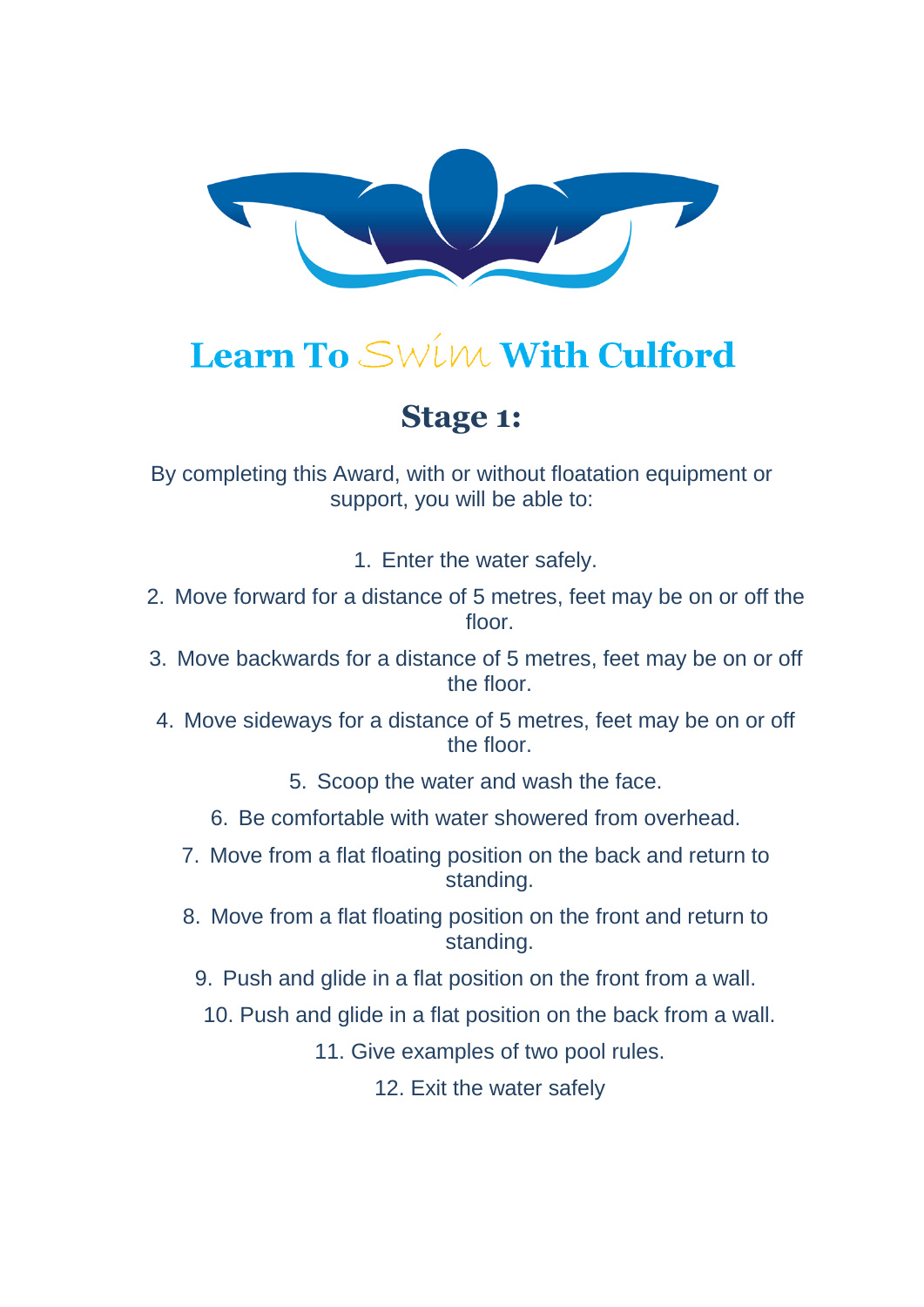### **Stage 2:**

By completing this Award, with or without floatation equipment or support, you will be able to:

- 1. Jump in from poolside safely to a minimum depth of 1.0 metre.
- 2. Blow bubbles a minimum of three times rhythmically, with nose and mouth submerged.
	- 3. Move from a flat floating position on the back and return to standing without support.
	- 4. Move from a flat floating position on the front and return to standing without support.
- 5. Push from a wall and glide on the back arms can be by the side or above the head.
	- 6. Push from a wall and glide on the front with arms extended.
- 7. Travel using a recognised leg action with feet off the pool floor on the back for 5 metres, without the use of floatation equipment.
- 8. Travel using a recognised leg action with feet off the pool floor on the front for 5 metres, without the use of floatation equipment.
- 9. Perform a tuck to rotate from a flat floating position on the front, to a back floating position, then return to standing.
	- 10. Perform a tuck to rotate from a flat floating position on the back, to a front floating position and then return to standing.
		- 11. Perform a log roll from the back to the front.

12. Perform a log roll from the front to the back.

13. Exit the water without support.

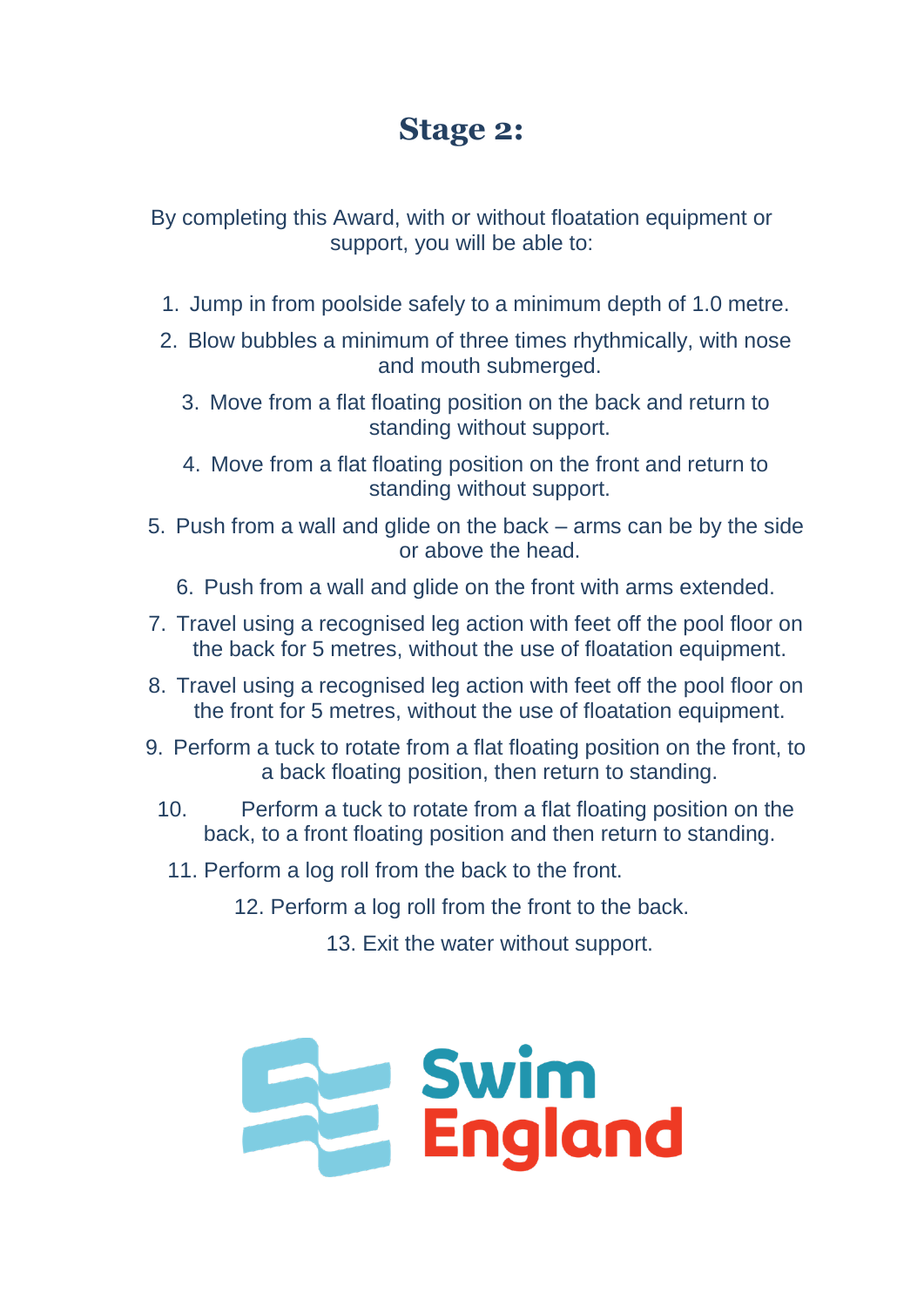

## **Stage 3:**

By completing this Award, without floatation equipment or support, you will be able to:

- 1. Jump in from poolside and submerge to a minimum depth of 1.0 metre.
- 2. Sink, push away from wall and maintain a streamlined position.
- 3. Push and glide on the front with arms extended and log roll onto the back.
- 4. Push and glide on the back with arms extended and log roll onto the front.
- 5. Travel 5 metres on the front, perform a tuck to rotate onto the back and return on the back.
	- 6. Fully submerge to pick up an object.
	- 7. Answer correctly three questions on the Water Safety Code.
		- 8. Push and glide and travel 10 metres on the back.
		- 9. Push and glide and travel 10 metres on the front.
			- 10. Perform a tuck float and hold for three seconds.
				- 11. Exit the water without using steps.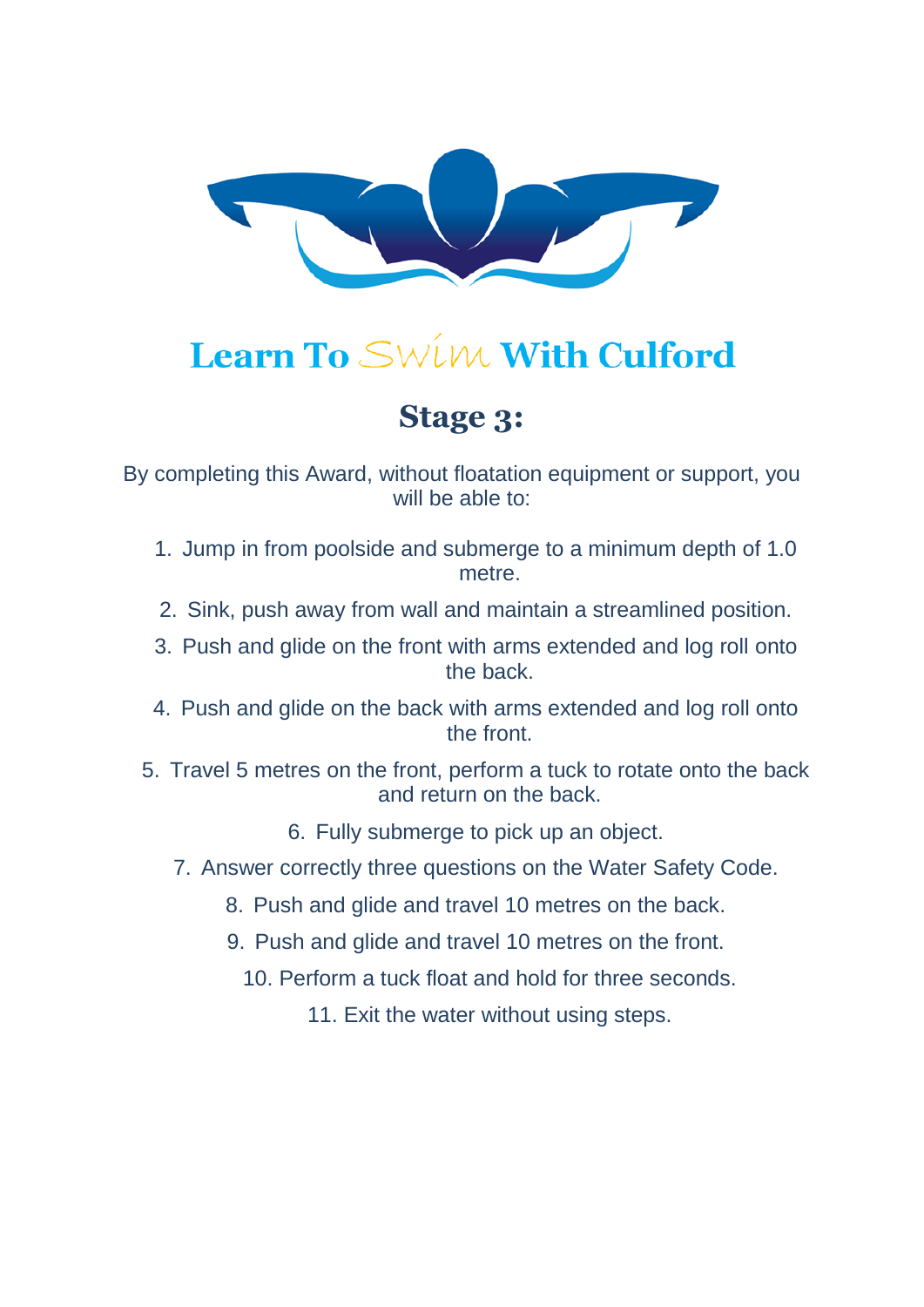## **Stage 4:**

By completing this Award, without floatation equipment or support, you will be able to:

- 1. Perform a sequence of changing shapes (minimum of three) whilst floating on the surface and demonstrate an understanding of floating.
	- 2. Push and glide from the wall towards the pool floor.
	- 3. Kick 10 metres backstroke (one item of equipment optional).
	- 4. Kick 10 metres front crawl (one item of equipment optional).
		- 5. Kick 10 metres butterfly on the front or on the back.
	- 6. Kick 10 metres breaststroke on the front (one item of equipment optional).
- 7. Perform a head first sculling action for 5 metres in a flat position on the back.
- 8. Travel on back and log roll in one continuous movement onto front.
- 9. Travel on front and log roll in one continuous movement onto back.

10 . Push and glide and swim 10 metres, choice of stroke is optional.

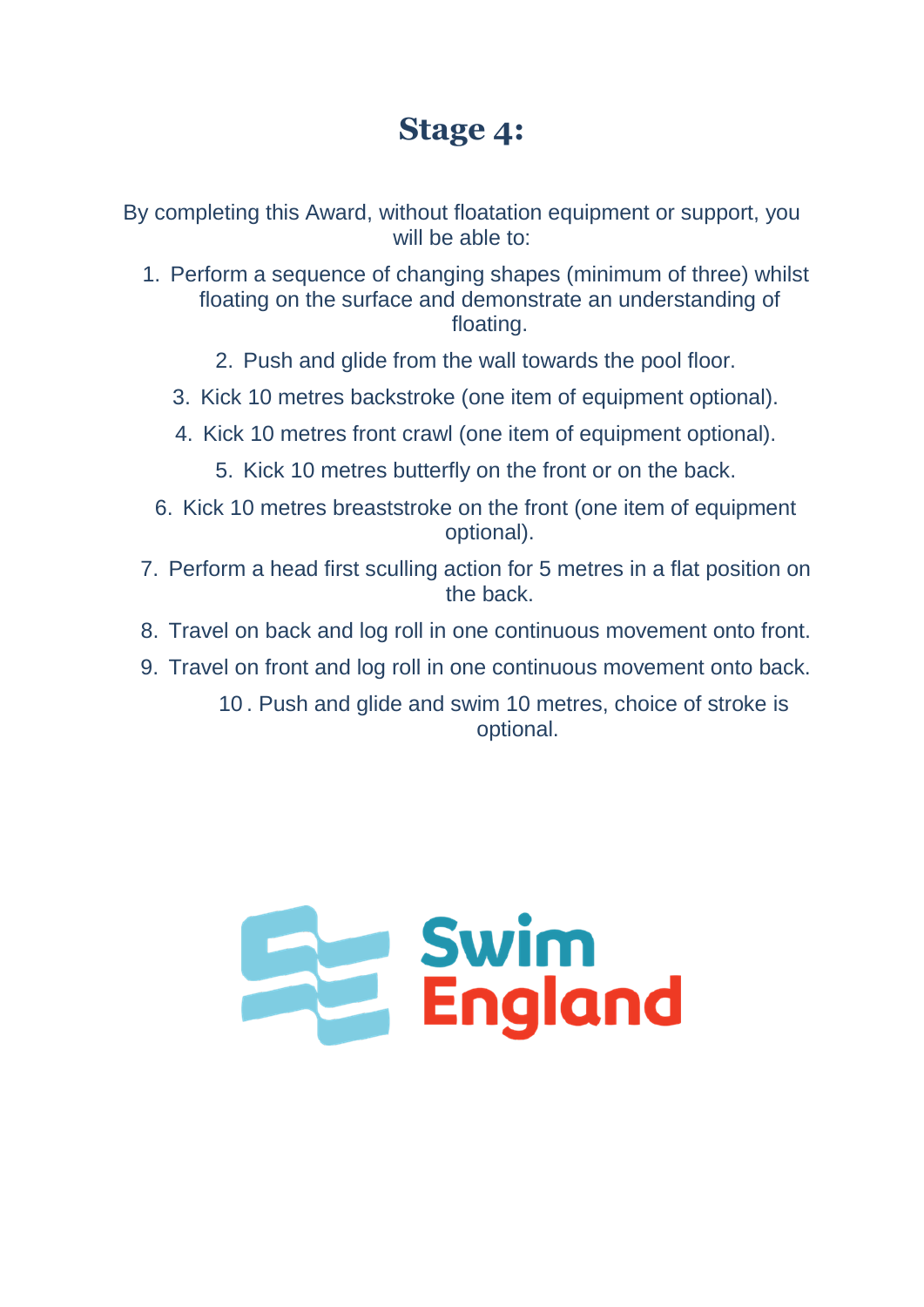

## **Stage 5:**

By completing this Award you will be able to:

- 1. Perform a flat stationary scull on the back.
- 2. Perform a feet first sculling action for 5 metres in a flat position on the back.
- 3. Perform a sculling sequence with a partner for 30-45 seconds to include a rotation.
	- 4. Tread water for 30 seconds.
	- 5. Perform three different shaped jumps into deep water.
	- 6. Push and glide and swim 10 metres backstroke (performed to Swim England expected standards).
	- 7. Push and glide and swim 10 metres front crawl (performed to Swim England expected standards).
- 8. Push and glide and swim 10 metres breaststroke (performed to Swim England expected standards).
- 9. Push and glide and swim 10 metres butterfly (performed to Swim England expected standards).
	- 10. Perform a handstand and hold for a minimum of three seconds.
		- 11. Perform a forward somersault.
		- 12. Demonstrate an action for getting help.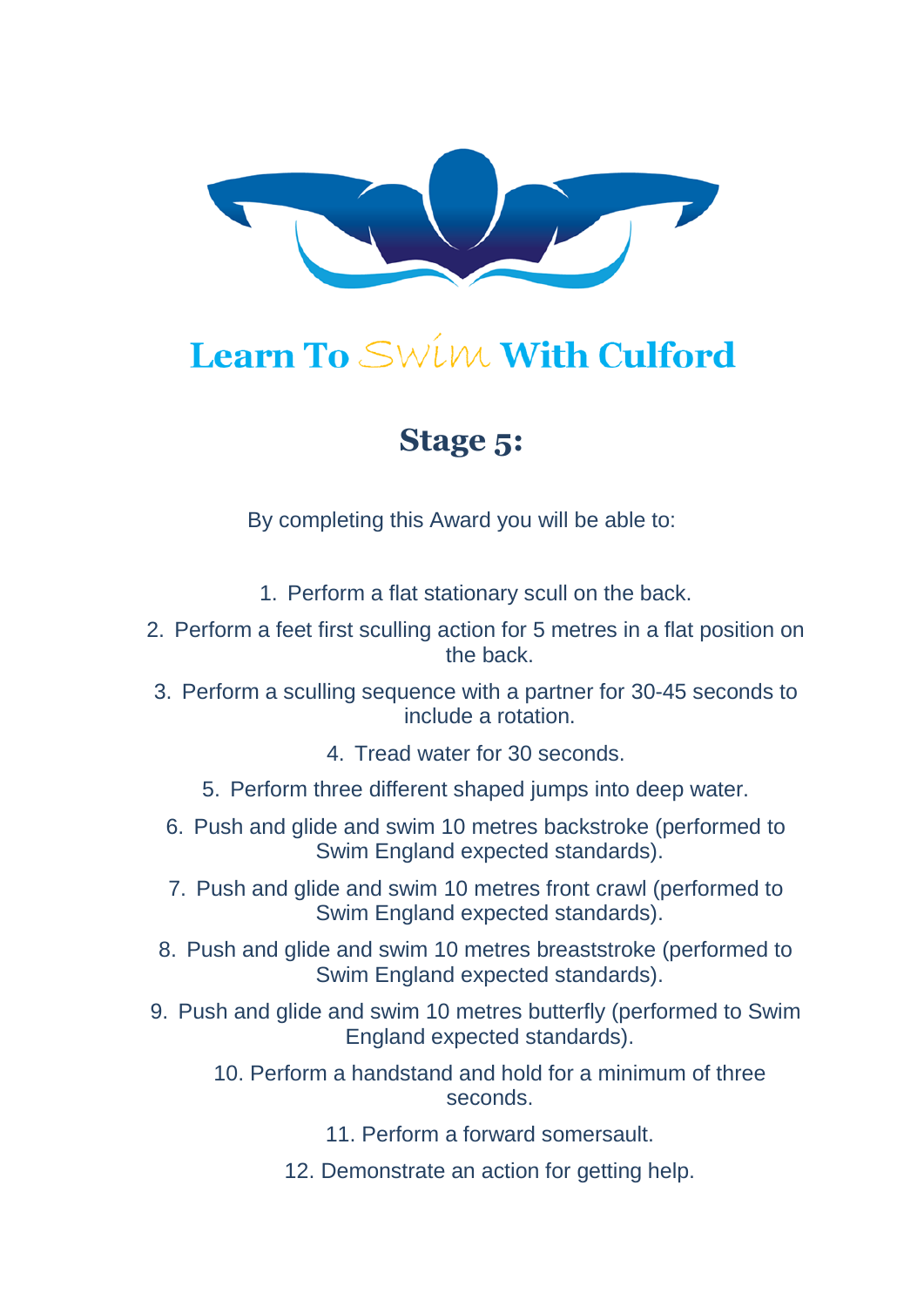## **Stage 6:**

By completing this Award you will be able to:

- 1. Give two examples of how to prepare for exercise and understand why it is important.
	- 2. Sink, push off on side from the wall, glide, kick and rotate into backstroke.
- 3. Sink, push off on side from the wall, glide, kick and rotate into front crawl.
	- 4. Swim 10 metres wearing clothes.
	- 5. Push and glide and swim front crawl to include at least six rhythmical breaths.
	- 6. Push and glide and swim breaststroke to include at least six rhythmical breaths.
		- 7. Push and glide and swim butterfly to include at least three rhythmical breaths.
- 8. Push and glide and swim backstroke to include at least six regular breaths.
- 9. Push and glide and swim 25 metres, choice of stroke is optional (performed to Swim England expected standards).
	- 10. Perform a 'shout and signal' rescue.

11. Perform a surface dive.

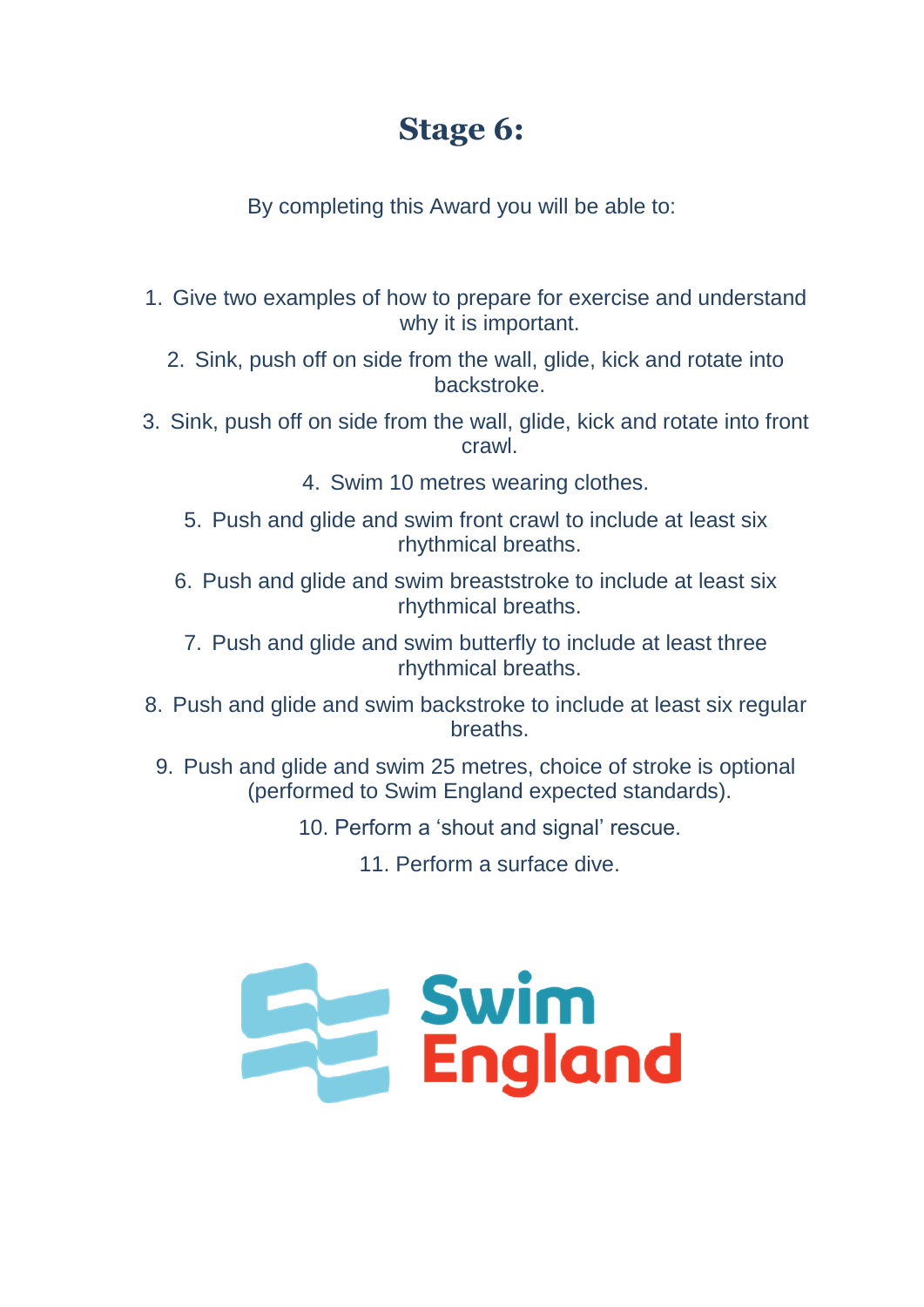

### **Stage 7:**

By completing this Award you will be able to:

- 1. Push and glide and swim 25 metres backstroke (performed to Swim England expected standards).
- 2. Push and glide and swim 25 metres front crawl (performed to Swim England expected standards).
- 3. Push and glide and swim 25 metres breaststroke (performed to Swim England expected standards).
- 4. Push and glide and swim 25 metres butterfly (performed to Swim England expected standards).
	- 5. Perform a movement sequence (linking skills with strokes and sculls) of one minute duration, in a group of three or more, incorporating a number of the following skills: *Sculling*: head first, feet first

*Rotation*: forward or backward somersault, log roll *Floating*: star on the front or on the back, tuck float, create own *Eggbeater*: Moving, lifting one or both arms out of the water

6. Perform a sitting dive or dive.

- 7. Push and glide and swim 50 metres continuously using one stroke (performed to Swim England expected standards).
	- 8. Push and glide and swim 100 metres, using a minimum of three different strokes (performed to Swim England expected standards).
		- 9. Tread water using eggbeater action for 30 seconds.

10. Complete an obstacle course (using minimum of four objects) with feet off the pool floor throughout.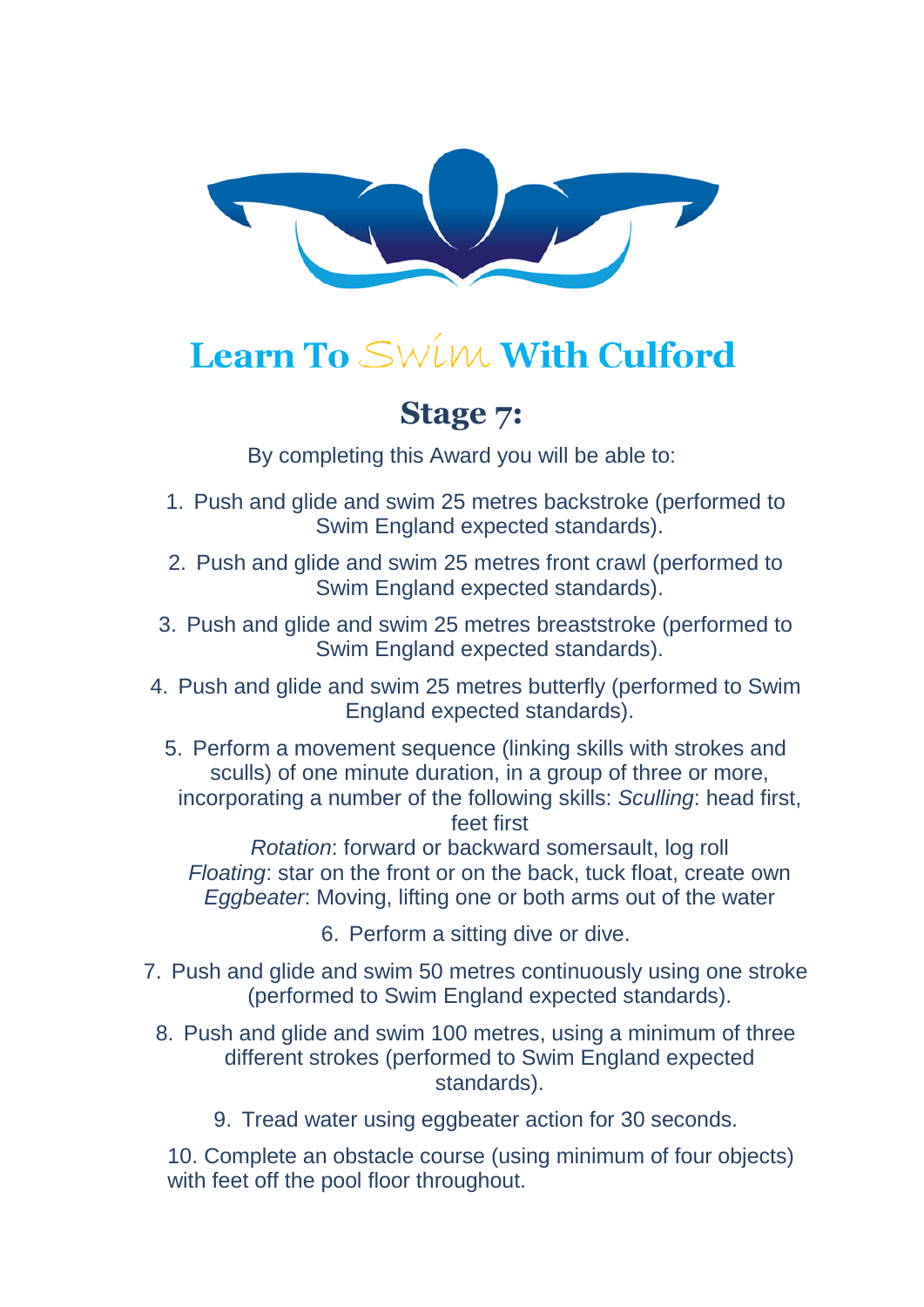## **Stage 8:**

By completing this Award you will be able to:

- 1. Complete a set lasting 400 metres (e.g. 16 x 25 metres, 8 x 50 metres, 4 x 100 metres) on a specific turnaround time agreed by the teacher or coach (e.g. 1.00 minutes for each 25 metres) with a focus on stroke technique and consistency.
	- 2. Swim 400 metres continuously using one stroke.
	- 3. Push and streamline then kick 25 metres backstroke with or without using a board.
- 4. Push and streamline then kick 25 metres breaststroke with or without using a board.
- 5. Push and streamline then kick 25 metres butterfly without using a board.
- 6. Push and streamline then kick 25 metres front crawl with or without using a board.
	- 7. Perform a backstroke turn from 10 metres in to 15 metres out.
	- 8. Perform a breaststroke turn from 10 metres in to 15 metres out.
		- 9. Perform a butterfly turn from 10 metres in to 15 metres out.
		- 10. Perform a front crawl turn from 10 metres in to 15 metres out.

11. Perform a dive track or grab start, and kick butterfly underwater in a streamlined position for 5 metres with the focus on progressing it to 10 metres.\*

*\*Delivery will depend on the pool design and facilities available.*

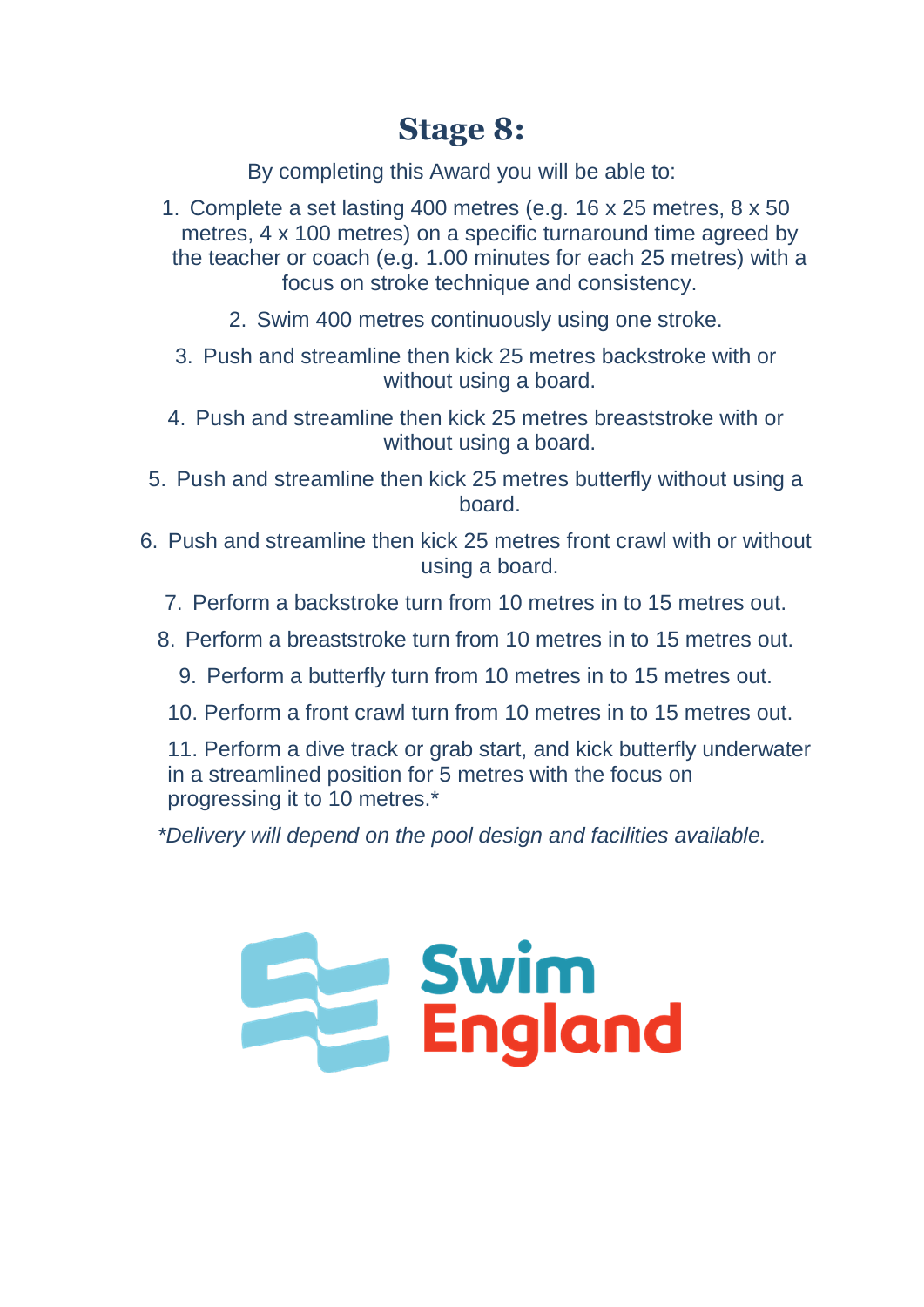

### **Stage 9:**

By completing this Award you will be able to:

- 1. Complete a set lasting 800 metres (either 16 x 50 metres, 8 x 100 metres, 4 x 200 metres) on a specific turnaround time agreed by the teacher or coach (e.g. 1.30 minutes for 50 metres) with a focus on stroke technique and consistency.
	- 2. Swim 800 metres continuously using one stroke.
- 3. Swim a continuous 100 metre individual medley (4 x 25 metres) using recognised turns with a focus on stroke technique and consistency.
- 4. Perform a 15 metre underwater kick on front from a push and glide in a streamlined position.
	- 5. Perform a backstroke start then butterfly kick in a streamlined position underwater up to a maximum of 15 metres from the start point (wall). Transfer into stroke and complete the remainder of the 25 metres<sup>\*</sup>
	- 6. Perform a front crawl start then kick in a streamlined position underwater up to a maximum of 15 metres from the start point (wall). Transfer into stroke and complete the remainder of the 25 metres<sup>\*</sup>
- 7. Perform a butterfly start then kick in a streamlined position up to a maximum of 15 metres from the start point (wall). Transfer into stroke and complete the remainder of the 25 metres.\*
	- 8. Perform a breaststroke start then perform a one and a half pull underwater. Transfer into stroke and complete the remainder of the 25 metres.\*